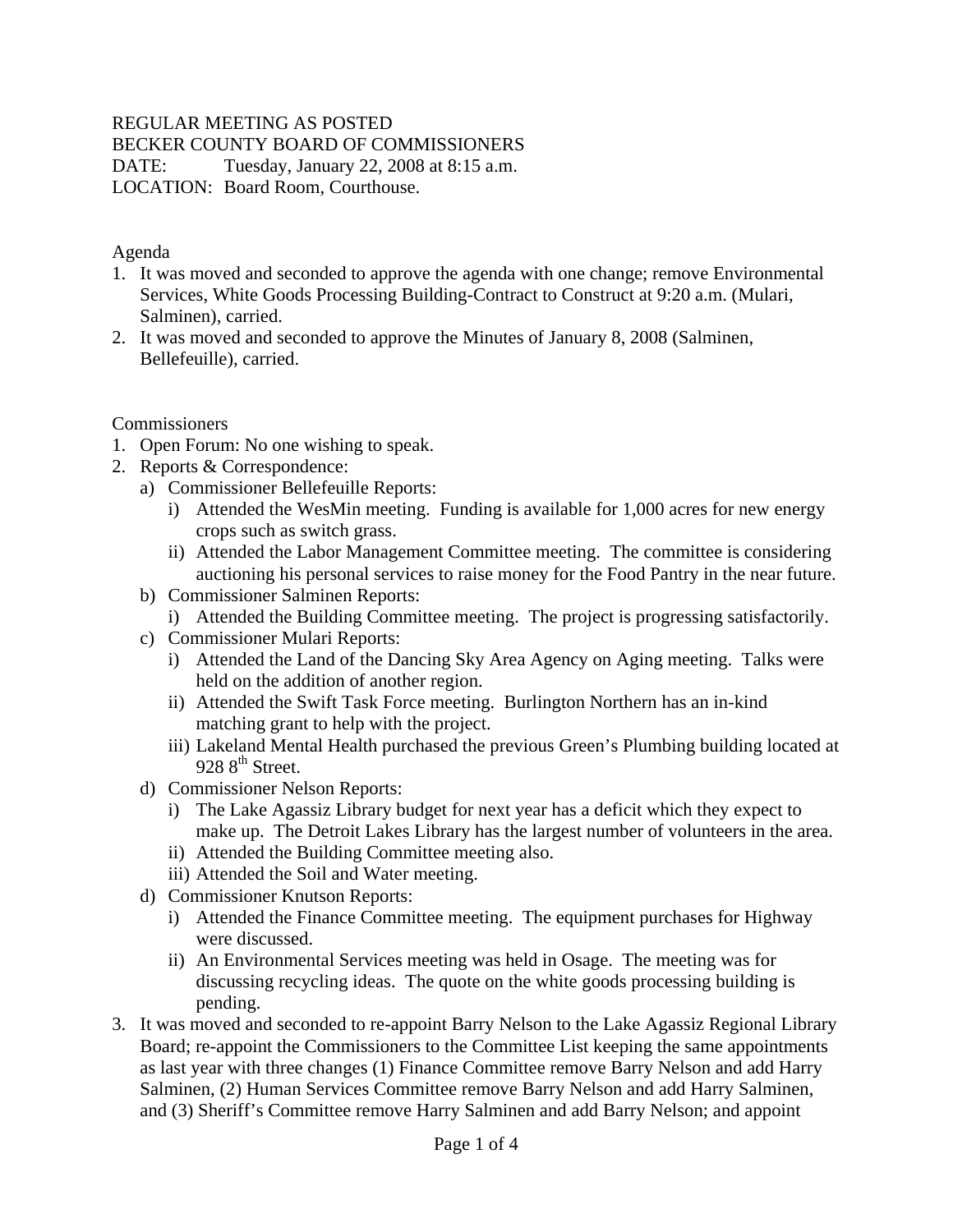John Bellefeuille as representative to the WesMin Resource Conservation & Development (Bellefeuille, Mulari), carried.

- 4. It was moved and seconded to appoint Jeff Moritz to the Planning Commission District 5 which expired in 2007 (Nelson, Salminen), carried.
- 5. Steve Dalen and Kari Kujvava of the Wild Rice Watershed District gave a presentation. Mr. Dalen requested the Commissioners send a representative to the February 11, 2008 meeting to give input to the creation of a Water Management District.
- 6. It was moved and seconded to send Commissioner Barry Nelson as the representative for Becker County to the February 11, 2008 meeting requested by Steve Dalen of the Wild Rice Watershed District (Salminen, Bellefeuille), carried.
- 7. It was moved and seconded to approve attendance by all Commissioners to the Lakeland Mental Health Annual meeting on February 25, 2008 in Fergus Falls at the Big Wood Event Center (Mulari, Salminen), carried.
- 8. Information on County Days at the Capitol was presented to the Commissioners.

#### Human Resources

1. It was moved and seconded to approve Resolution 01-08-2I, Personnel Request to increase the County Administrator Administrative Assistant to 28 hours per week and to hire a replacement for Human Resource Assistant (Mulari, Salminen), carried.

## Park & Recreation

1. It was moved and seconded to approve Resolution 01-08-2H, Limited Use Permit for Temporary Snowmobile Trail in the Detroit Lakes city Highway 10 construction zone (Mulari, Salminen), carried.

## Auditor-Treasurer

- 1. It was moved and seconded to approve Resolution 01-08-2J, Height of Land Sportsman's Club Gambling Permit for a raffle on May 3, 2008, Height of Land Township (Salminen, Nelson), carried.
- 2. It was moved and seconded to approve a temporary 1 to 4 day on-sale Liquor License to Detroit Lakes Chamber of commerce for May 1, 2008 at Maplelag Resort on Little Sugar Bush Lake in Sugar Bush Township (Nelson, Bellefeuille), carried.

# Finance Committee Minutes

- 1. It was moved and seconded to approve the Claims with the addition of three over 90 day approvals (1) Community Coop missed fuel bill, (2) MN County Attorney's Association, DWI Satellite Training 9/27/07, and (3) Ray Stordahl reimbursement and per diems (Bellefeuille, Mulari), carried.
- 2. It was recommended by the Finance Committee to approve the Highway purchases for Final Acceptance - Resolution 01-08-2A, Final Acceptance - Resolution 01-08-2B, Final Acceptance - Resolution 01-08-2C, Capital Improvement - Resolution 01-08-2H and Capital Improvement - Resolution 01-08-2F and to not recommend Capital Improvement, Motor grader, Resolution 01-08-2E.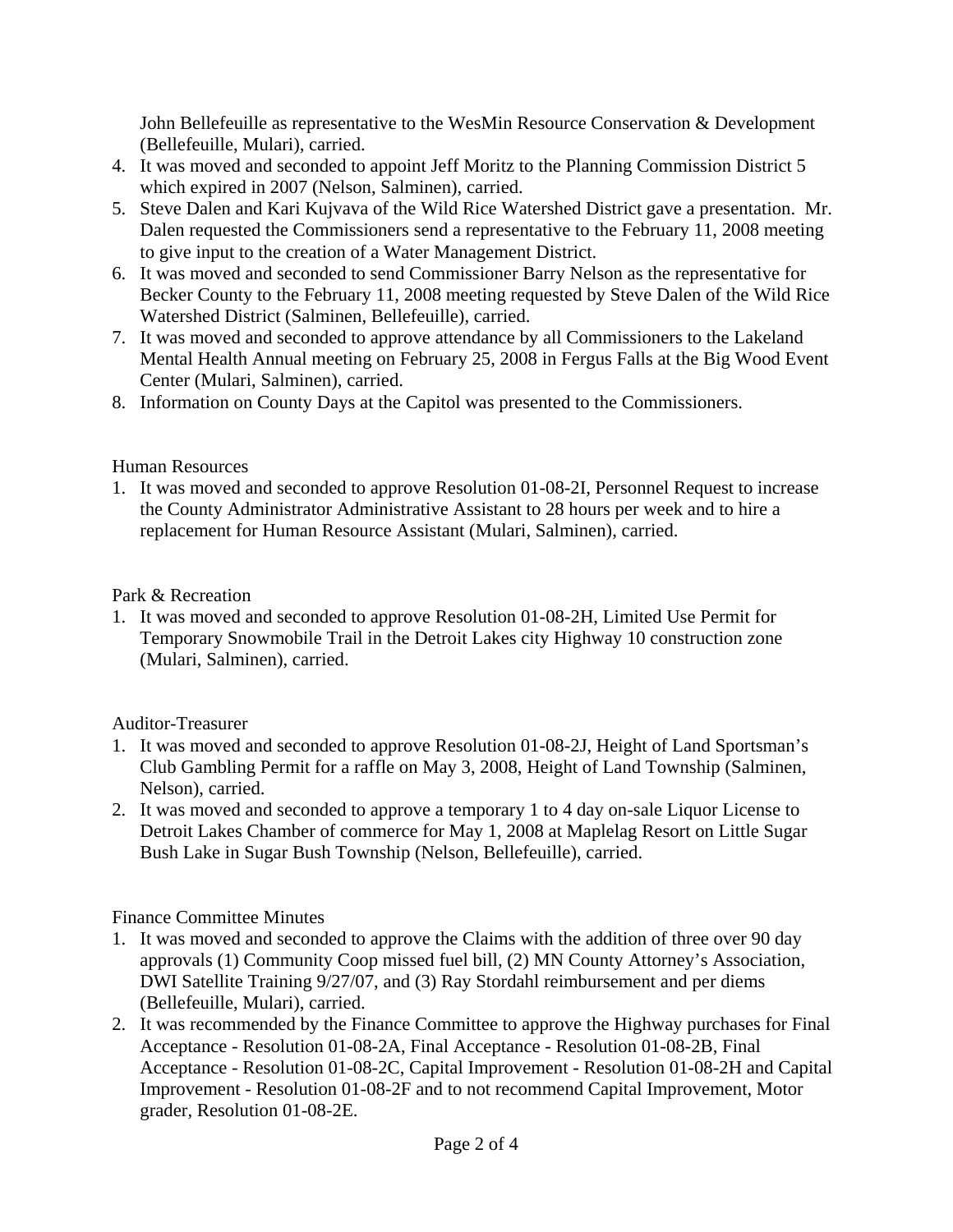3. It was recommended by the Finance Committee to approve Resolution 01-08-2I, Personnel Request for a replacement due to a resignation.

#### Highway

- 1. It was moved and seconded to approve Final Acceptance, SAP 03-656-01, Resolution 01-08- 2A for final payment in the amount of \$49,964.35; Final Acceptance, SP 03-622-29 and 03- 624-07, Resolution 01-08-2B for final payment in the amount of \$51,485.97 and Final Acceptance, SAP 03-599-24 and 03-642-04, Resolution 01-08-2C for final payment in the amount of \$10,551.73 (Salminen, Bellefeuille), carried.
- 2. Capital Improvement, Motor grader, Resolution 01-08-2E was removed from the agenda.
- 3. It was moved and seconded to approve Capital Improvement, Radios, Resolution 01-08-2G to purchase two Motorola 110 Watt VHF Mobile Radios (Bellefeuille, Salminen), carried.
- 4. It was moved and seconded to approve Capital Improvement, ¾ Ton 4X4 Crew Cab, Resolution 01-08-2F off the State Bid in the amount of \$23,800 (Salminen, Nelson), carried.
- 5. It was moved and seconded to approve Vacation of ROW/Foltz Property, Resolution 01-08- 2D in Section 21, Township 139 North Range 41 West, the first piece contains .28 of an acre and the second piece contains 136 square feet (Salminen, Bellefeuille), carried.

Human Services

- 1. It was moved and seconded to approve the HCBS Contract Modifications to Golden Manor Corporation, Nutrition Service, Inc, Emmanuel Community, CK Home Health Care, Divine House, Inc., Ghost Runner, LLC, Merit Care Home Care, New Dimensions Home Health, North Star Nursing, St. Joseph's Area Health, and Diamond Willow (Salminen, Mulari), carried.
- 2. It was moved and seconded to approve the Purchase of Service Agreements, Becker County Development Achievement Center (Mulari, Salminen), carried.
- 3. It was moved and seconded to approve the Purchase of Service Agreements, Meridian Services (Mulari, Salminen), carried.
- 4. It was moved and seconded to accept the Child and Family Services Report (Mulari, Salminen), carried.
- 5. It was moved and seconded to accept the Adult Services Report (Salminen, Mulari), carried.
- 6. It was moved and seconded to accept the Financial Assistance Report (Salminen, Mulari), carried.
- 7. It was moved and seconded to accept the Children Services Reimbursement Report (Salminen, Mulari), carried.
- 8. It was moved and seconded to approve the Human Services Claims (Mulari, Salminen), carried.
- 9. It was moved and seconded to approve the Community Health Claims (Mulari, Salminen), carried.
- 10. It was moved and seconded to approve the Transit Claims (Mulari, Salminen), carried.
- 11. Commissioner Mulari requested a report on the Public Health Board responsibilities of the Board of Commissioners to be presented at a future meeting.